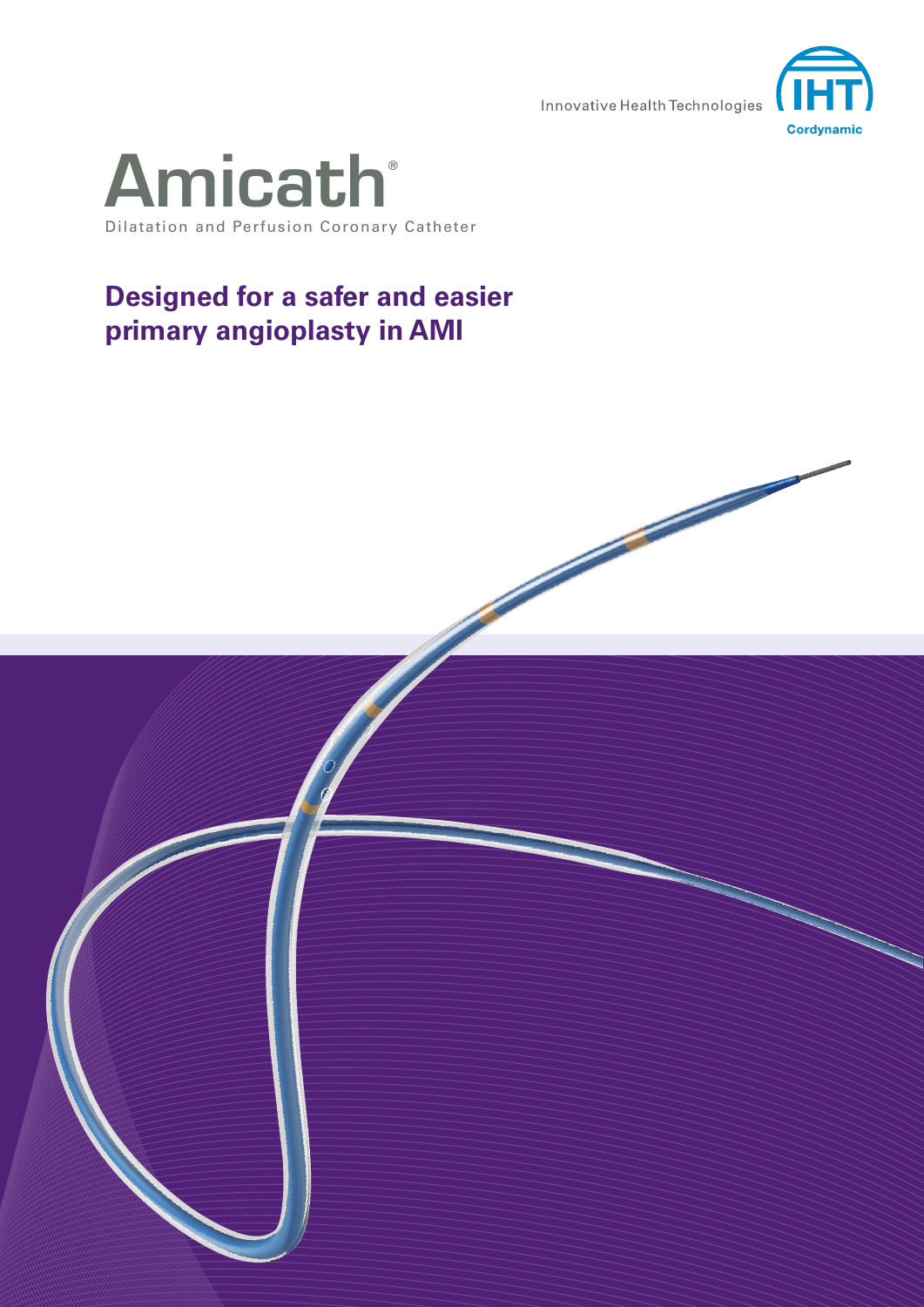

# **Amicath**

Dilatation and Perfusion Coronary Catheter

A unique device, specifically designed to facilitate the decision-making process in primary angioplasty, with efficacy and safety.

The Company of the Company of



### **Inferior AMI**

**Proximal RCA occlusion** 

**Persistent and invariable TIMI 0 flow after crossing the lesion with the guide wire**

#### **Local infusion of drugs or contrast media**

**Amicath® easily crosses the lesion, allows the analysis of the distal vessel and allows the distal administration of drugs for the** *in situ* **treatment of total acute occlusion and myocardial infarction**

Through the high flow distal holes, fluids can be injected:

- Contrast media to assess the anatomy of the vessel distal to the occlusion. By simultaneus injection of contrast media through the guiding catheter, lesion length can be estimated.
- Drugs (Adenosine, NTP, Abciximab, etc.) to locally manage thrombotic occlusion and myocardial injury, directed to thrombus fibrinolysis, reduction of thrombogenicity, vasodilatation... in order to prepare the microcirculation and reduce the risk of reperfusion injury prior to the recanalization of the artery, reduce the risk of distal embolism, break down the thrombotic load and improve myocardial blush.



#### **Recanalization of the artery without predilatation**

#### **Evaluation of thrombotic load**

**Amicath®'s 'Dotter' effect avoids thrombus fragmentation and distal embolization, while reaching artery TIMI 3 flow after its removal**

The increasing profile from the tip to the mid section of the catheter (0.018" to 1.42 mm) when removed, provides the 'Dotter' effect, opening the artery without thrombus fragmentation in a short time. TIMI grade 3 flow is achieved. Evaluation of the thrombotic load to determine the need for thrombus aspiration or direct stenting.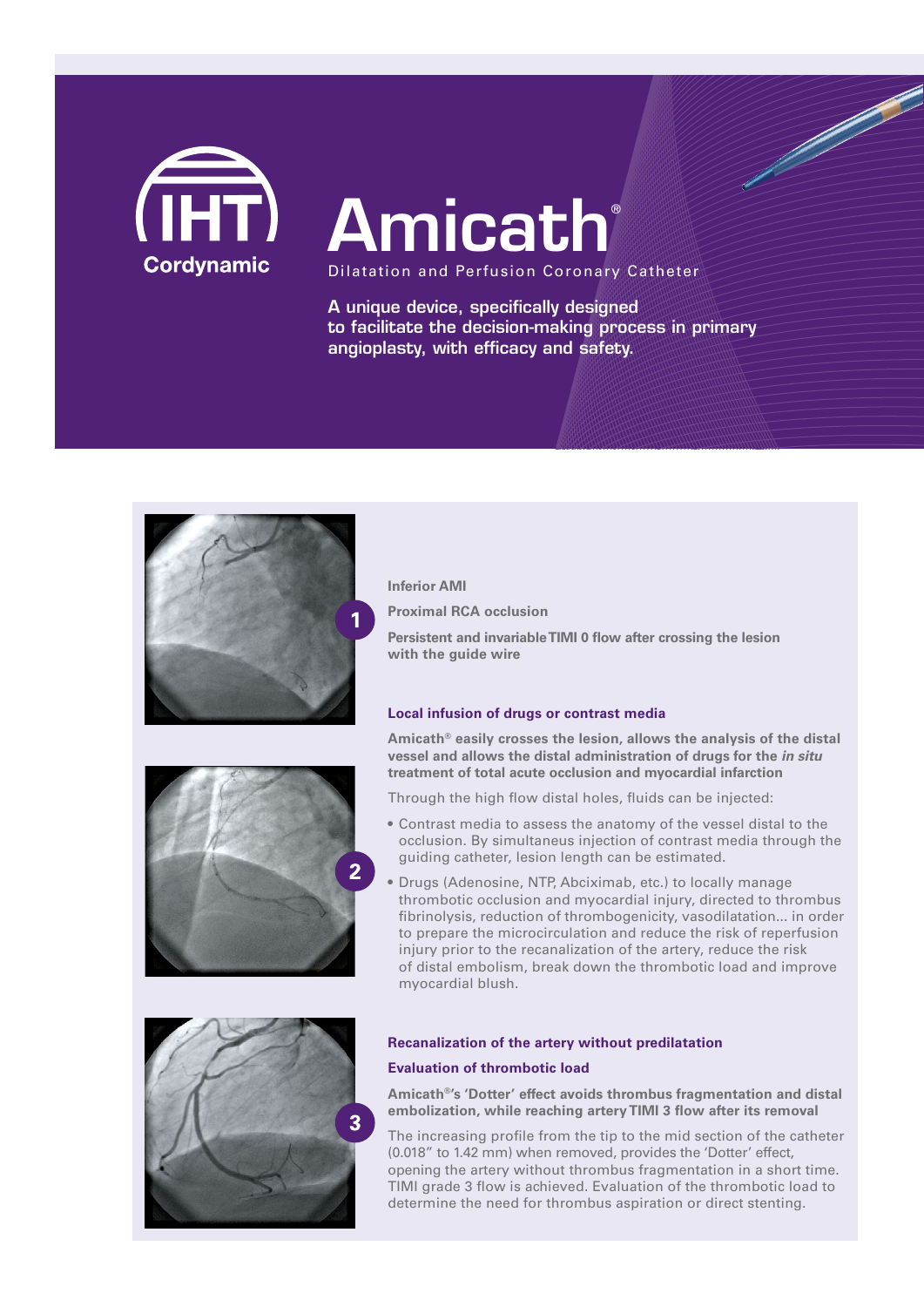



#### **Amicath® provides accurate information on lesion length**

Radiopaque markers are spatially arranged at 10/20/30 mm from the first marker. These permit an exact intra-coronary analysis of the lesion length, allowing much more accurate selection of the stent to be implanted.



**Direct stent implantation**



**Final result after stent implantation TIMI 3 distal flow, with no evidence of embolization**